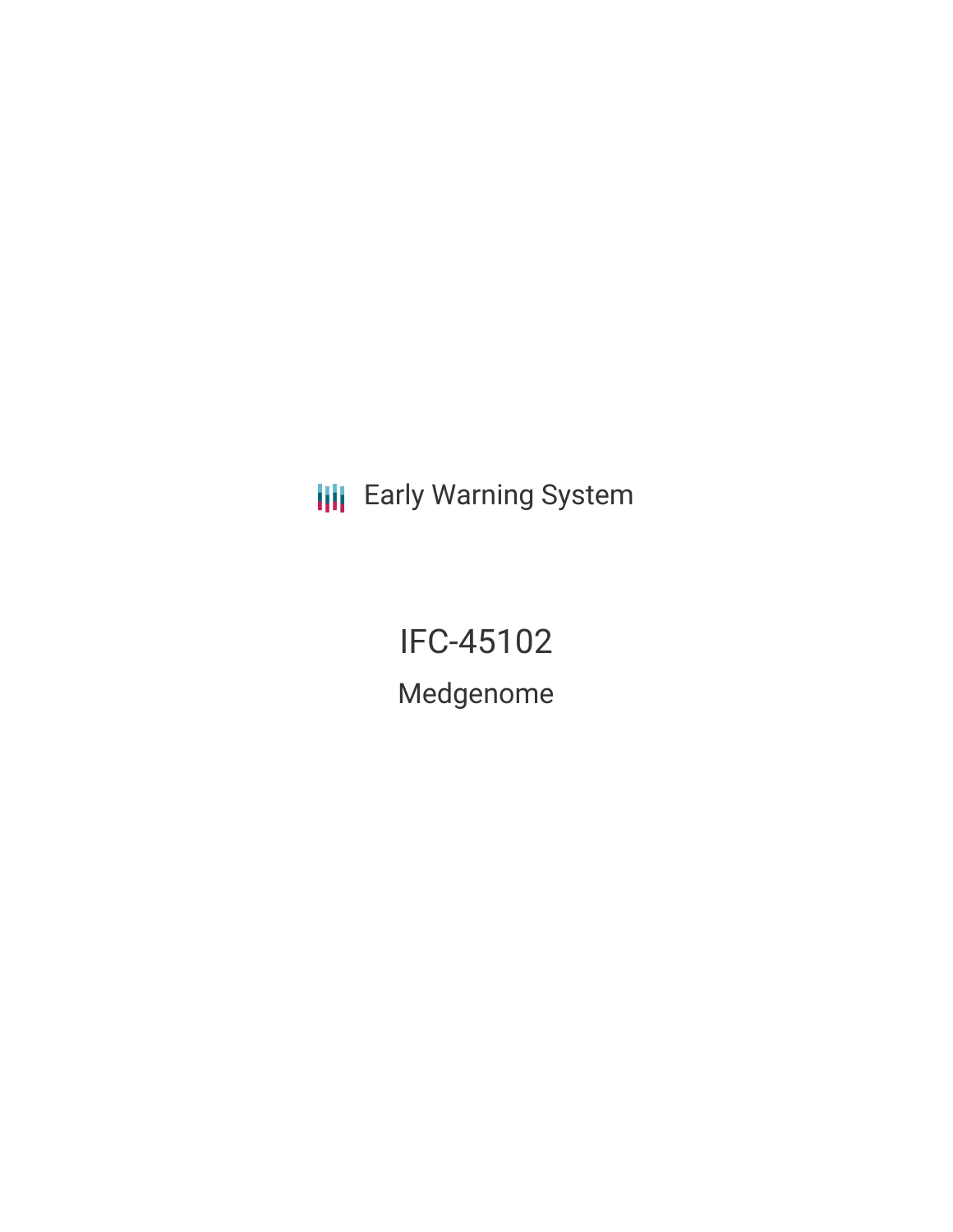| <b>Countries</b>               | India                                   |
|--------------------------------|-----------------------------------------|
| <b>Specific Location</b>       | Bangalore                               |
| <b>Financial Institutions</b>  | International Finance Corporation (IFC) |
| <b>Status</b>                  | Proposed                                |
| <b>Bank Risk Rating</b>        | B                                       |
| <b>Voting Date</b>             | 2021-05-18                              |
| <b>Borrower</b>                | MEDGENOME INC.                          |
| <b>Investment Type(s)</b>      | Equity                                  |
| <b>Investment Amount (USD)</b> | \$16.50 million                         |
| <b>Project Cost (USD)</b>      | \$31.00 million                         |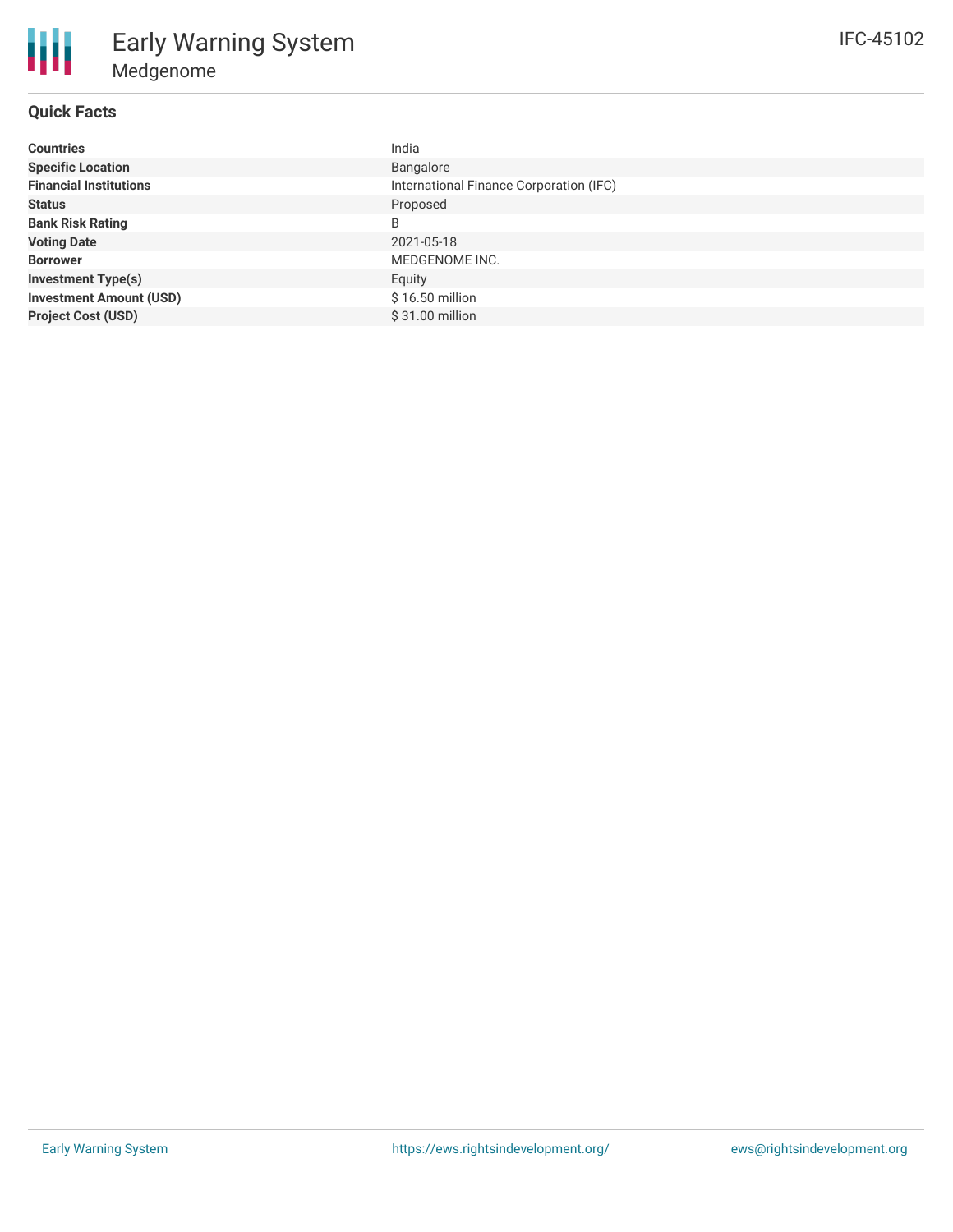

## **Project Description**

According to IFC, the proposed investment is an equity financing for Medgenome Inc. which is one of India's leading companies in genetic diagnostics, research and data. The proposed investmnent will be utilised to build capacities and capabilities in:1) developing diagnostics business unit (BU) operations such as: (i) geographic expansion to neighbouring countries around India (ii) screening and direct to consumer (DTC) test launch and (iv) small acquisitions and partnerships; and 2) developing Research and Data BU operations such as: (i) enriching SARGAM (South Asia Research Genotyping Array) Biobank; (ii) building informatics infrastructure; and (iii) enhancing disease specific deep data sets.

The company is a genomics and clinical data driven diagnostics and research company with a focus on next generation sequencing (NGS). The company is headquartered in Foster City, California and established its Indian operations - MedGenome Laboratories Limited (MLL) - at Bengaluru in the year 2013.The Company has set-up small satellite labs in other locations such as Mumbai, Cochin, Hyderabad etc. The diagnostic samples collected from customers/patients through its network of 1600+ hospitals and 5500+ clinicians in India are received at its lab facilities through third party commercial logistic service providers. The Company offers 475+ genetic tests across several disease categories such as paediatrics, neurology, oncology, haematology, endocrinology, nephrology, ophthalmology, etc.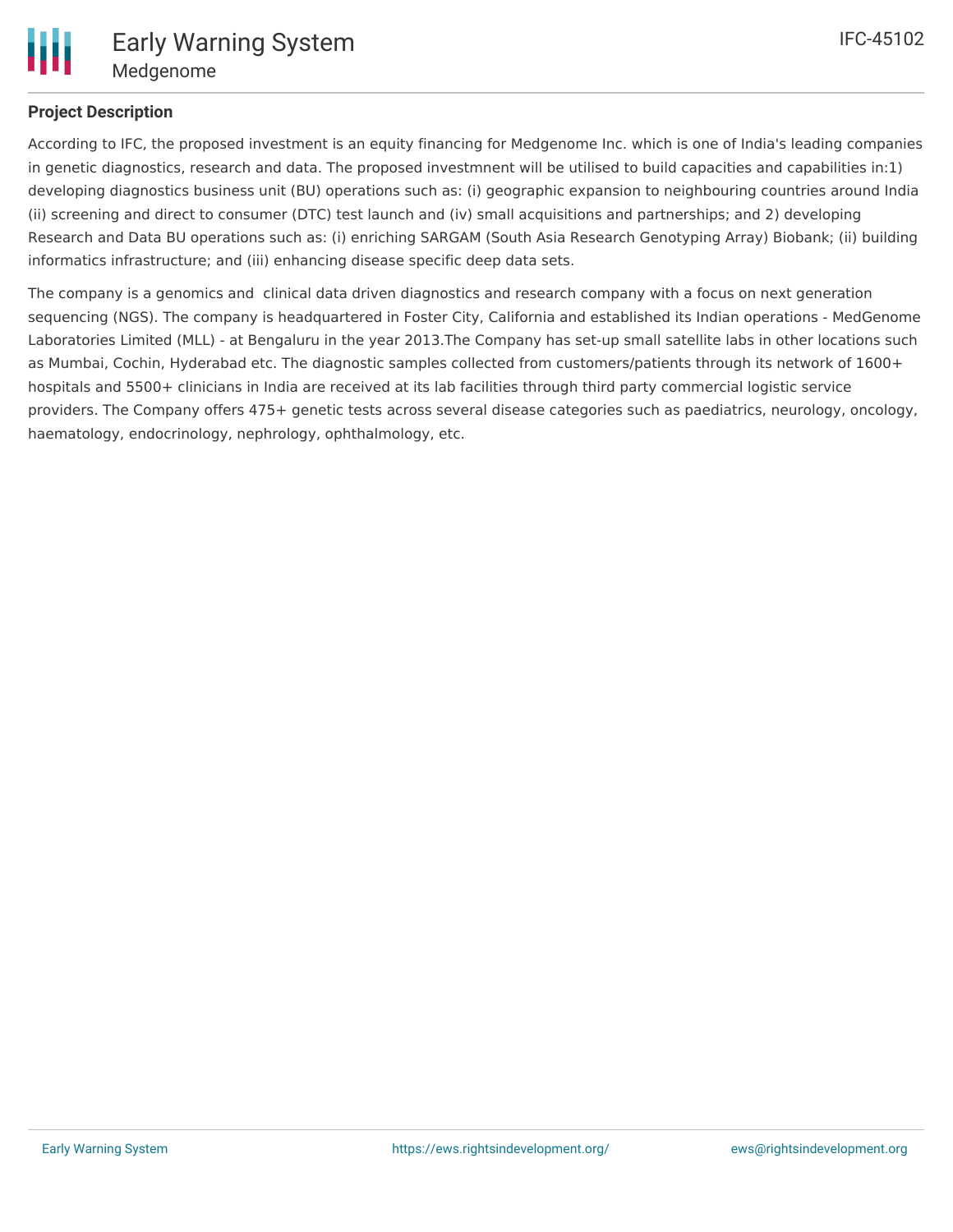Early Warning System Medgenome

## **Investment Description**

Ш

• International Finance Corporation (IFC)

Company is in the process of raising US\$31 million of preferred equity. IFC is proposing a preferred equity investment of up to US\$16.5 million in MedGenome. IFC's investment will support the expansion of Medgenome's diagnostic business in India and other emerging markets and growth of its research business.